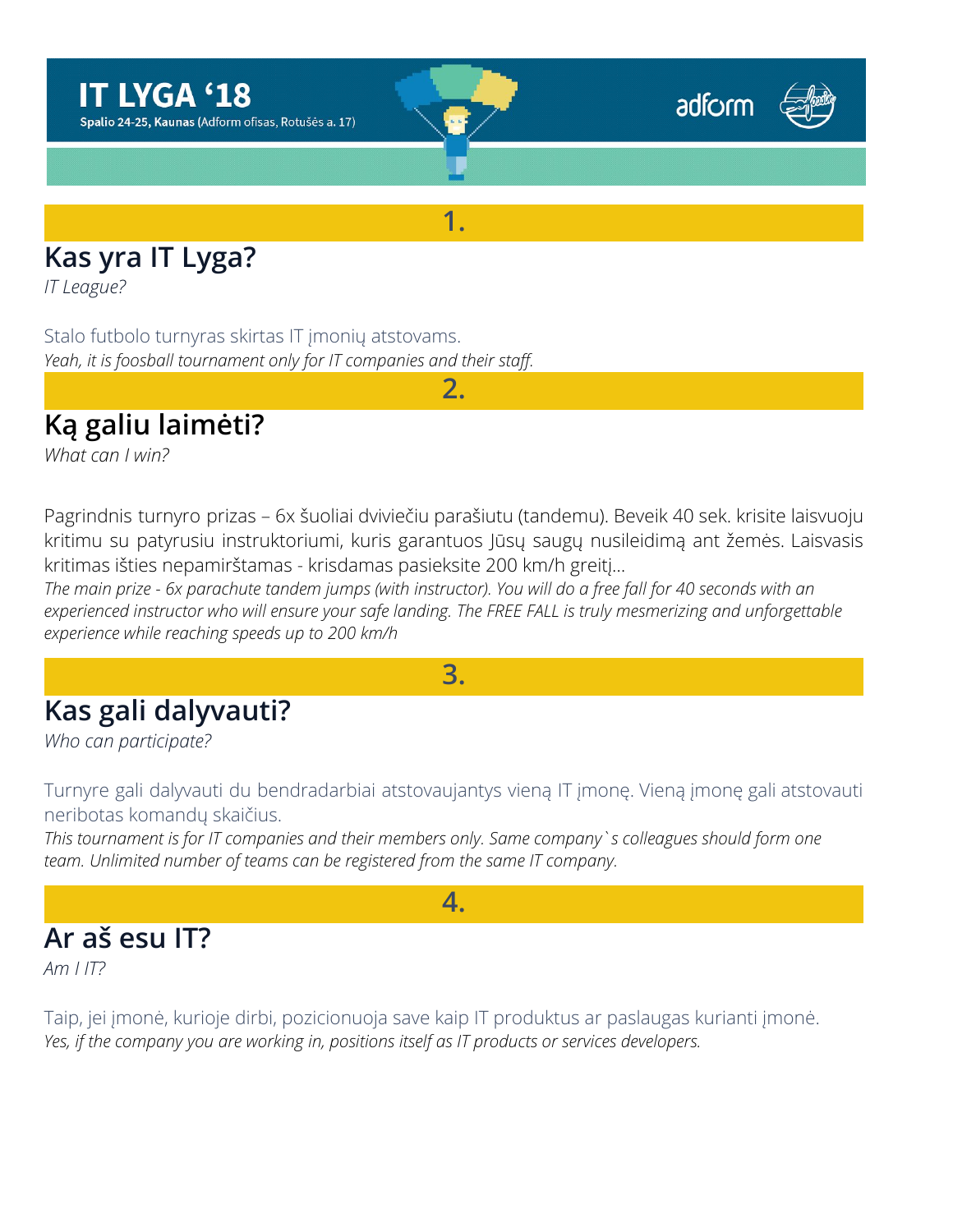





**5.**

# **Kiek tai kainuoja?**

*What is the entry fee?*

Dalyvio mokestis vienam asmeniui yra 10 EUR, komandai 20EUR *It is 10 EUR for one persons or 20EUR for team registration.*

# **Noriu dalyvauti IT lygoje, ką turiu daryti?**

*I would like to participate, what should I do now?*

Susirask kolegą, užsiregistruokite [čia](http://foosin.lt/naujienos/26233/) ir lauk kol susisieksime su tavimi dėl apmokėjimo. You should find your colleague to team-up with and register *here*. We will contact you for the payment.

**7.**

**6.**

# **Kada mano registracija bus patvirtinta?**

*When my registration will be confirmed?*

Registracija bus patvirtinta, kai suderinsime startinio mokesčio apmokėjimą su įmone, kurioje tu dirbi.

**8.**

*Registration will be confirmed right after we will contact your company for the payment.*

### **Ar galiu žaisti su IT sektoriaus darbuotoju iš kitos įmonės?**

*Can I play with my friend from the other company?*

Komandos privalo būti sudarytos iš tos pačios įmonės darbuotojų. *Unfortunately not. All of the teams should include only same companies members.*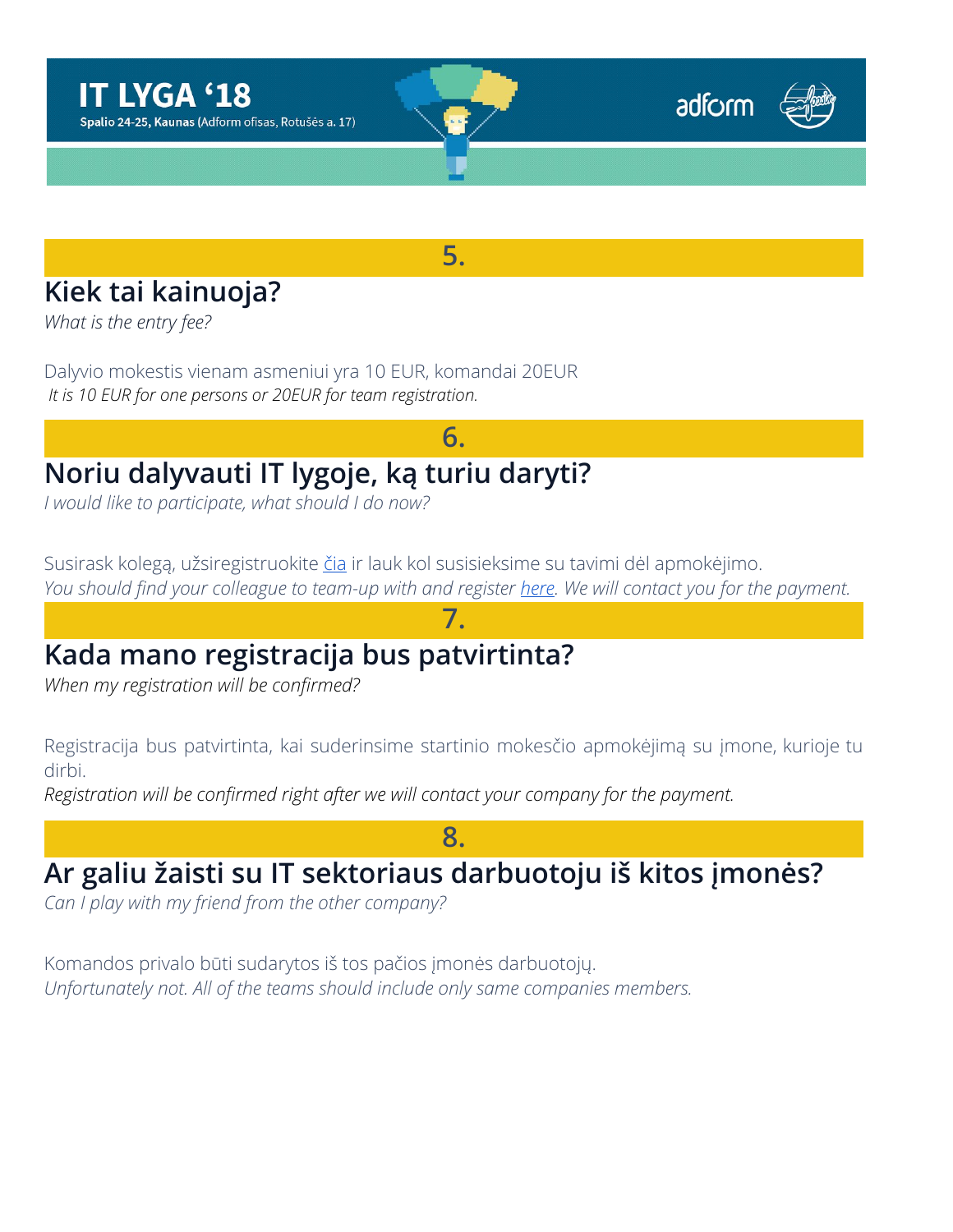





**9.**

### **Kur tai vyks?**

*Where will the tournament take place?*

Kaune, Adform ofise adresu Rotušės a. 17 9. *In Kaunas, Adform office - Rotušės a. 17*

**10.**

#### **Kada tai vyks?**

*When this is going to start?*

2018m. Spalio 24-25 dienomis nuo 18 valandos. *2018 October 24th - 25th from 6 pm.*

**11.**

#### **Kas organizuoja turnyrą?**

*Who`s organising this event?*

#### Foosin ir Adform.

**12.**

#### **Kur kreiptis, jeigu turiu klausimų?**

*Any contacts for more info?*

[simas@foosin.lt](mailto:simas@foosin.lt) arba tel. +37069933055